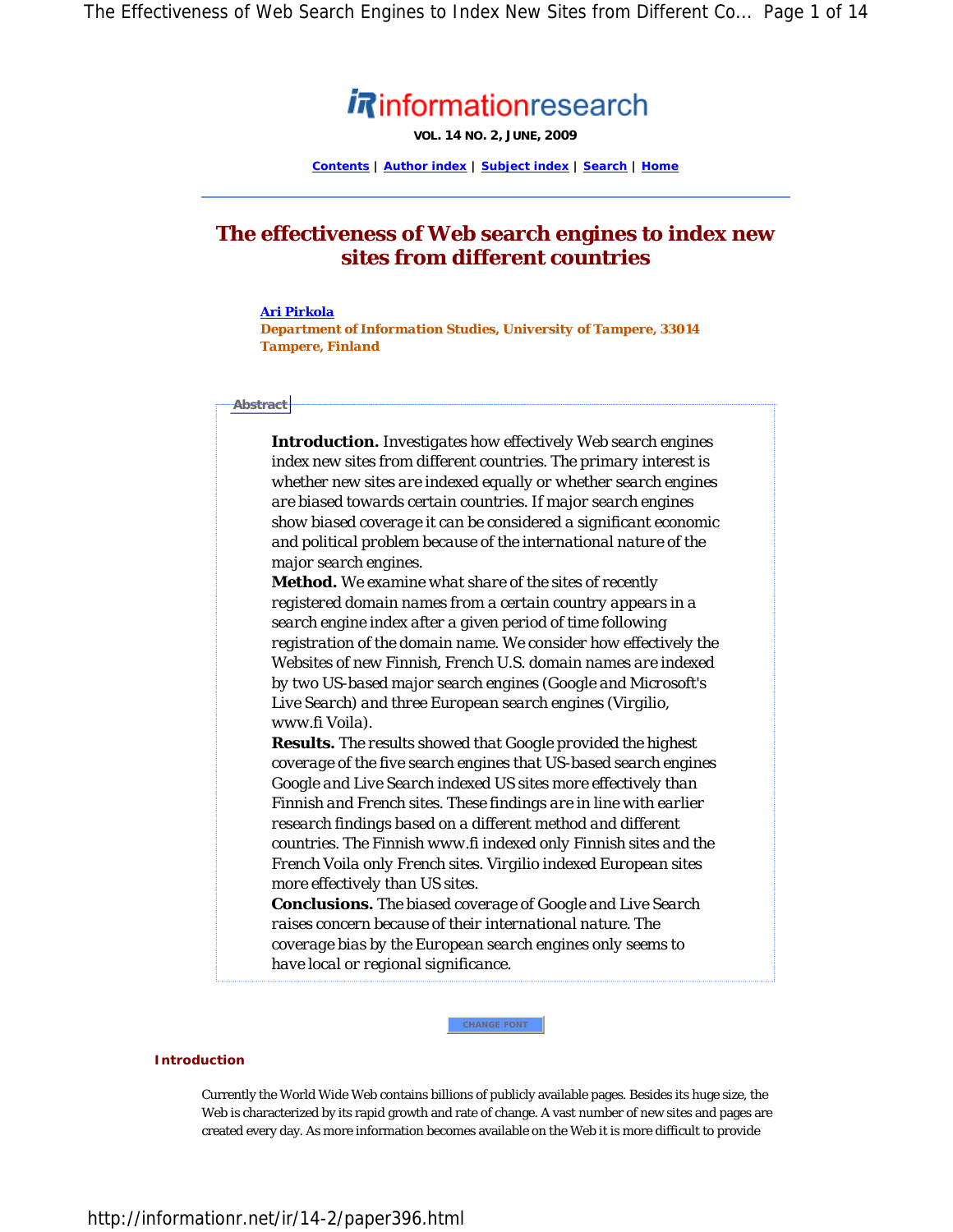effective search services for Internet users. Web search engines, such as Google and Microsoft's Live Search, provide access to indexable Web documents (pages), but because of the Web's immense size each search engine is able to index only a portion of the entire indexable Web (Barfourosh *et al.* 2002, Castillo 2004). Therefore. a vast amount of information, maybe billions of Web documents, is hidden from Internet users. Because of the limited site and page coverage a search engine may be biased to certain countries. The global search engine market and access to the Internet content is dominated by US-based commercial search engine giants there is empirical evidence that US-based search engines favour U.S. Websites (Vaughan and Thelwall 2004, Vaughan and Zhang 2007).

Proportionally smaller coverage of certain types of Websites in search engines, for example, sites of certain countries, results in the decreased visibility of those sites on the Web. Because of the significance of the Web as a source of information in today's world and the international nature of the major search engines the decreased visibility can be considered a significant economic and political problem (Van Couvering 2004, Vaughan and Zhang 2007). A company whose site is not included in the database of a search engine may experience a decline in revenue. If sites are not indexed by search engines Internet users may lose important health related information, product information, education material other useful information sources.

An individual or organization publishing a Website has to acquire a domain name for the site, a unique alphabetical address, e.g. *www.microsoft.com* has to register it. The registration is provided by Web hosts, which hat also provide server disk space for their clients for storing and maintaining the sites. In this study, we investigate how effectively Web search engines index new sites from different countries. We examine what share of the sites of recently registered domain names from a certain country appears in a search engine index after a given period of time following the domain name registration. Site coverage is considered from the European viewpoint and we are interested in how effectively the Websites of new Finnish, French U.S. domain names are covered (indexed) by US-based and European search engines. Being the home country of major search engines, the U.S. serves as a reference country: search engine coverage of new Finnish and French sites is compared to search engine coverage of new U.S sites.

Information contained in new Websites can be considered to be particularly valuable for many Internet users the question of the new site coverage of search engines as such is an interesting and important research problem. However, the present study considers search engine coverage also from a more general perspective, since we follow the increase of the coverage up to half a year after the registration of the domain names of the sites.

For each of the three countries, recently registered domain names were taken from domain name sources (e.g. the Ficora domain name registry). After eleven and twenty-five weeks of the registration, the active sites of the domain names were searched for using two major US-based search engines (*Google* and *Live Search*), a large European search engine (*Virgilio*) two country-specific search engines (Finnish *www.fi* (after this study was completed the Finnish search service www.fi was reorganised and renamed 02.fi Fonecta) and French *Voila*). The analysis of the achieved data allows us to answer the following research questions: (1) Which of the examined search engines achieves the best coverage rate? (2) Are new sites from different countries indexed equally? If not, towards which countries are different search engines biased? (3) How quickly are the sites of new domain names indexed by the search engines?

In this study, we take the same approach to search engine coverage as Vaughan and Zhang (2007). Regarding global search engines (Google and Live Search), an ideal situation would be that a search engine would cover the same proportion of Websites from different countries, i.e., sites from different countries would have an equal chance of being indexed. In contrast to this, a country-specific search engine is expected to mainly index the sites of that country.

#### **Related Work**

It seems impossible to determine the exact size of the Web and the coverage of different search engines. There are, however, estimates of them. In 1999 it was estimated that no search engine indexed more than 16% of the indexable Web (Lawrence and Giles 1999). The size of the indexable Web was reported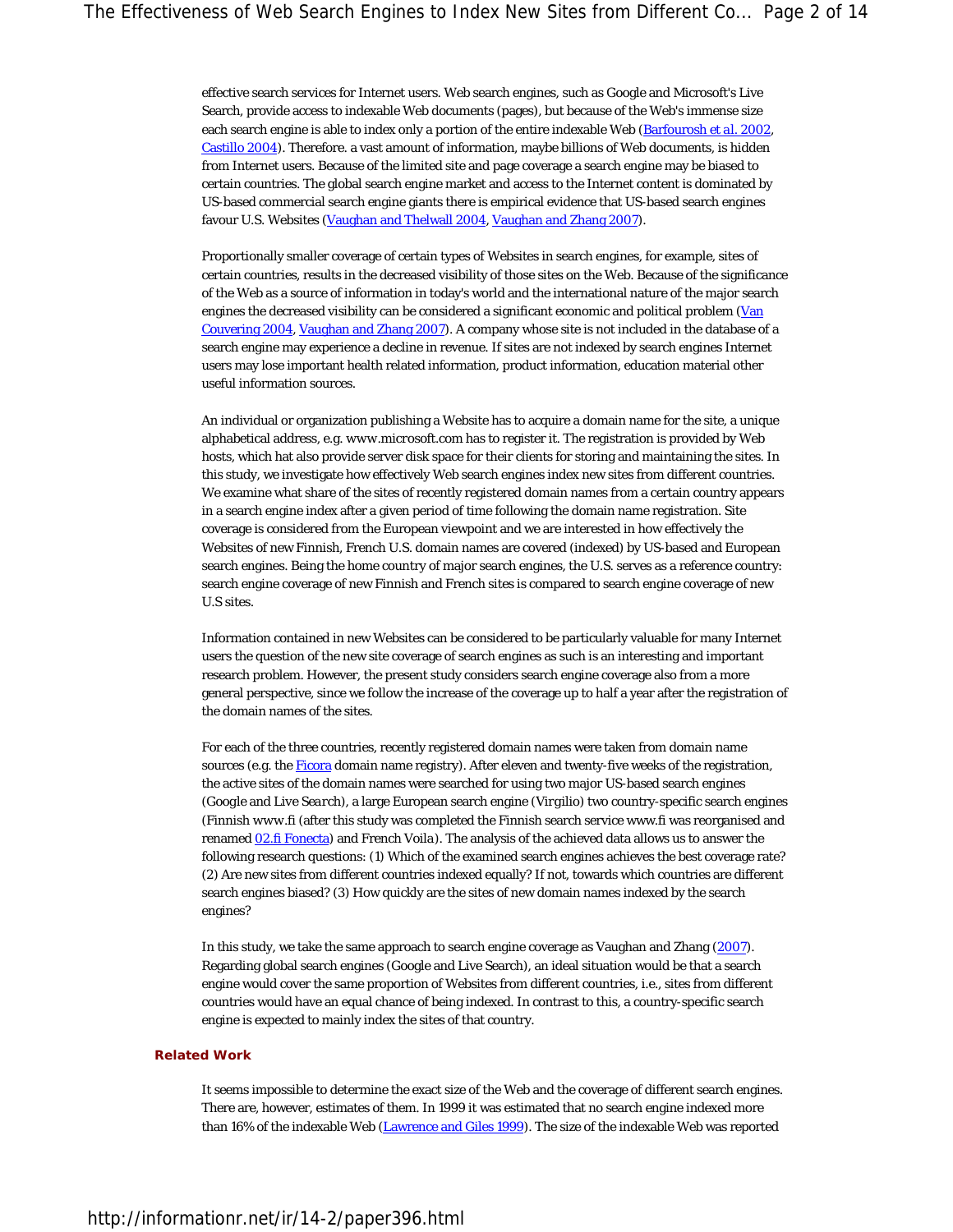to be 800 million pages. The study by Gulli and Signorini (2005) estimated that, as of January 2005, the indexable Web covered approximately 11.5 billion pages and that Google's coverage rate was 76.2%. For MSN and Yahoo! the estimated coverage rates were 61.9% and 69.3%. (It should be noted that the above figures only refer to Web page coverage, not to site coverage.) Unfortunately, the study by by Gulli and Signorini (2005) says nothing about the reliability of the reported figures. Nevertheless, it seems clear that search engine coverage has increased considerably from what it was in the late 1990s.

As shown above, the Web consists of a vast number of documents. It is also characterized by its rapid change rate. The study by Ntoulas *et al.* (1999) illustrates this point. The researchers measured the change in the Web's content and link structure from the viewpoint of designing effective search engines. Representative snapshots of Websites were collected during a one year period. Based on their experimental results, the researchers estimated that only 40% of Web pages of today will still be accessible after one year and that 640 million new pages are created every week. The most dramatic changes appear in the link structure of the Web: around 80% of all links are replaced within a year.

Such a rapid change implies that search engines often provide users with outdated information. Lewandowski (2004) and Lewandowski *et al.* (2006) investigated the ability of three major search engines (Google, Teoma and Yahoo!) to retrieve recent versions of documents. Both studies showed that the tested search engines did not perform satisfactorily in this regard. In Lewandowski (2004) even the best search engine, Google, did not return more than 60% of the documents that were updated within a period of six months before the retrieval experiments.

Limited site and page coverage of search engines is related to a coverage bias. Empirical research has shown that major US-based search engines favour U.S. Websites (Thelwall 2000, Vaughan and Thelwall 2004, Vaughan and Zhang 2007) Thelwall (2000) compared search engine coverage of some 60,000 sites from forty-two different countries (domains). The tested search engines were AltaVista, Hotbot, InfoSeek and MSN Yahoo! The study showed that some countries received consistently higher coverage rates than some other countries across the five search engines. For example, Altavista and MSN covered 82.0% and 71.0% of the .com sites (presumably most of them were U.S. sites), but only 37.0% and 25.0% of the Egyptian sites.

Vaughan and Thelwall (2004) studied country biases in the coverage of three main search engines (AllTheWeb, Altavista and Google) using randomly generated domain names as the test data. The percentage of commercial sites found by a research crawler not dependent on the search engines was first determined. Then we examined what share of these sites the search engines returned. The study found significant differences in the coverage: the search engines indexed a considerably larger proportion of U.S. sites than sites from China, Taiwan and Singapore. These results were confirmed in Vaughan and Zhang (2007) who found that major search engines (e.g., Google) indexed U.S. commercial sites more effectively than commercial sites from China, Taiwan and Singapore. Also, the average coverage of governmental, educational, organizational and commercial sites was better for the U.S sites than for the sites of the three other countries.

There is a concern among researchers about the hegemony of US-based search engines because of the economic and political aspects and the worldwide significance of the search engines (Introna and Nissenbaum 2000, Van Couvering 2004, Vaughan and Thelwall 2004, Vaughan and Zhang 2007). The results reported in this study support the issues raised in the literature.

Mowshowitz and Kawaguchi (2005) proposed a measure of bias for evaluating performance differences between search engines and they showed that the performance of search engines can be distinguished by means of the proposed measure. The measure compares the results of one search engine against those of a control group. In the present study, bias refers to a situation where Websites from different countries are not indexed equally by (major) search engines, rather than to an average based on a set of search engines. It is important to keep the two concepts distinct from each other.

The contribution of the present paper focuses on three issues. First, this is the first study to investigate how effectively and quickly Web search engines index new Websites. Like Thelwall (2000), Vaughan and Thelwall (2004) and Vaughan and Zhang (2007), we address the issue of search engine coverage and examine whether search engines favour or disfavour certain countries. The main difference is that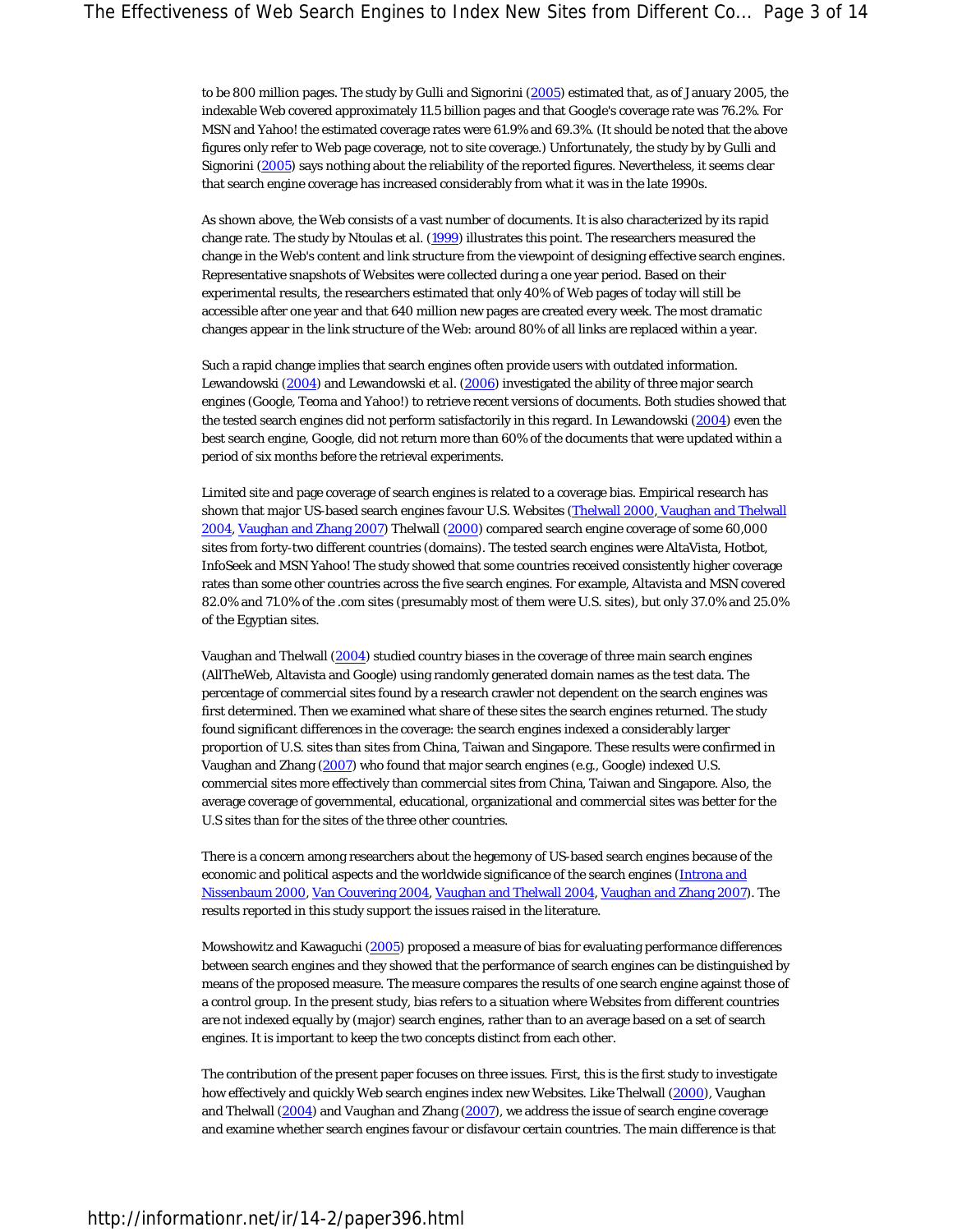the present study considers the sites of recently registered domain names, whereas the above studies tested established Websites. The test data in these studies consisted of randomly generated domain names, whereas we systematically selected the new domain names from domain name sources. The tested countries were also different. Secondly, the above studies demonstrated that in the case of established Websites major US-based search engines are biased towards U.S. sites. In this study, we demonstrate that this holds also for the Websites of recently registered domain names. Third, we demonstrate that different types of search engines show great variations across different countries in the coverage of new Websites.

#### **Methods and data**

In this section, we first describe the selection of the Finnish, French U.S. domain name samples. Unlike the Finnish and French samples, U.S. samples were taken from a secondary domain name source to ensure that they represent all new U.S. domain names and the U.S. domain source was analysed extensively. The analysis is described in a separate subsection. In the last subsection, we consider the search engines and queries used in the experiments the evaluation of results.

#### **Selection of the Finnish, French U.S. samples**

First we describe the general approach applied in the selection of the test domain names then we describe the selection process in more detail. As test data we used new Finnish, French and U.S. Websites, i.e., the sites of new domain names with the extensions *.fi* (for Finnish), *.fr* (for French) *.com*, *.org .net* (for the U.S.). The sites of the domain names were searched for using the five search engines eleven and twenty-five weeks after the domain names were registered. The Finnish domain names were registered by commercial Finnish hosts the sites were located on servers that were located in Finland. Correspondingly, the French and U.S. domain names were registered by commercial French and North-American hosts the sites were located on French and U.S. servers. Two domain name samples were taken for each of the three countries. The domain names of the first three sets were taken in the spring 2007 and those of the second in the summer 2007. In this manner, variation over time was generated. In each six case, sampling consisted of three stages. In the first stage, a large set of recently registered domain names was taken from a domain name source. In the second stage, inactive sites were removed and only active sites were kept in the test data set. In the third stage, the locations of servers where the sites of the domain names were located were identified. The sites located on servers located in countries other than the country in question were removed from the test data. The location of every Nth site in the list produced in the second stage was checked iteratively, so that each final sample contained 200 systematically selected domain names.

The selection of the first Finnish sample is described next. The second Finnish sample, as well as the French and U.S. samples were chosen in a similar manner. There was, however, slight variation in the selection process which is described below.

The study started in May 2007. In the first stage, all domain names registered in May 10-24, 2007 were taken from the Ficora domain name registry. The registry provides lists of all Finnish (.fi) domain names, including all recently registered names. In the second stage, three weeks after registration of the domain names, we downloaded by a Web browser the pages pointed to by the domain names and reviewed which of the downloaded sites were active. A time period of three weeks was applied based on the observation that not many Website publishers construct their sites immediately after the domain name registration. Inactive sites were removed and only active sites were kept in the data set. A new site was considered active if it included one or more pages that contained information created by the publisher of the site.

In the third stage, the active sites that were located on servers not located in Finland were removed from the test data. For example, the sites with .fi country extension that were located on a Swedish server were removed. In this study we consider new sites hosted by commercial hosts in this stage also the sites hosted by other types of hosts (e.g. universities and state agencies) were removed. Most of the hosts were commercial hosts this step removed only a few sites. Also for French, the sites hosted by noncommercial hosts were removed, whereas the U.S. data only contained sites hosted by commercial hosts. The server information was obtained by means of the *Network.tools* service, which provides a numerical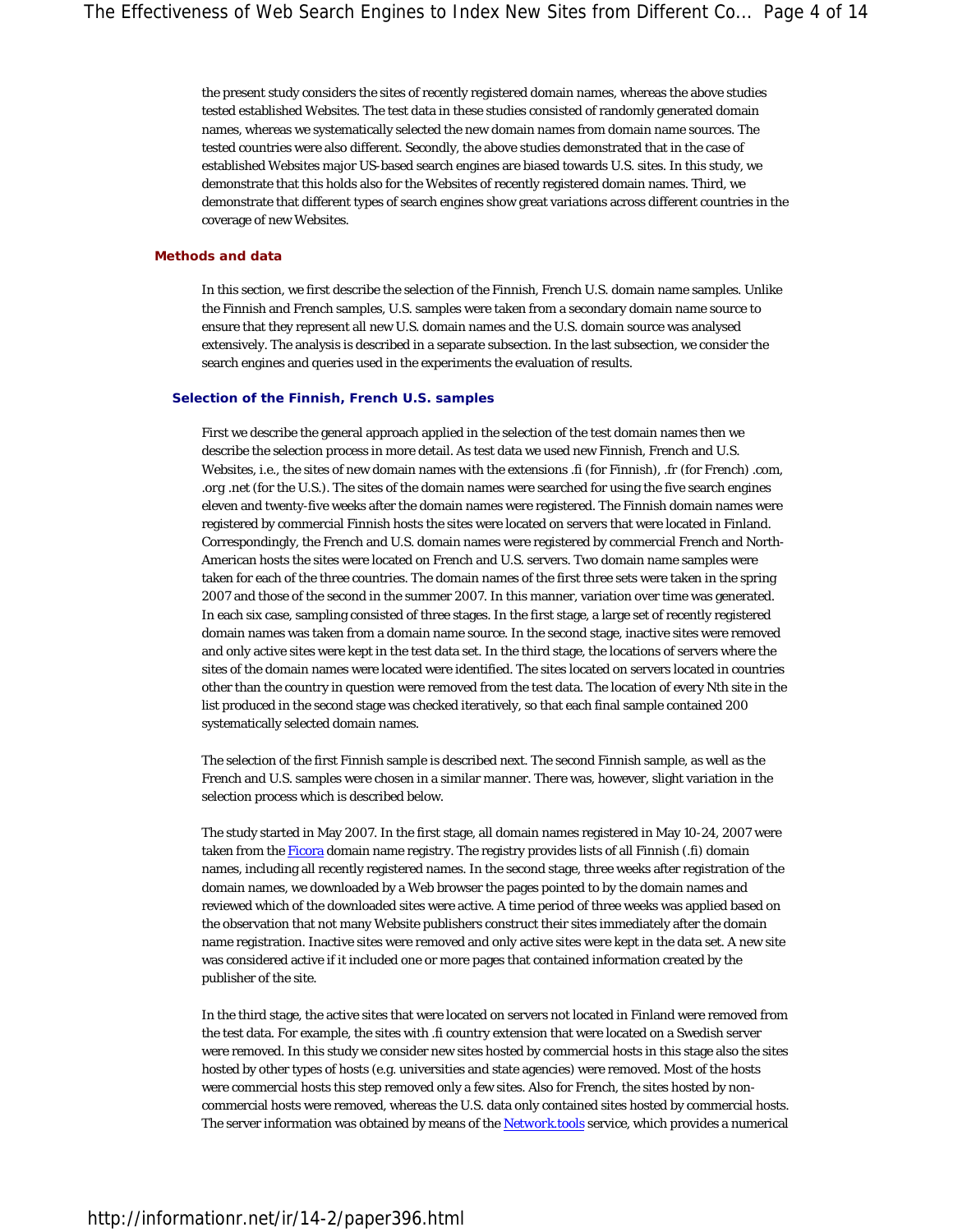IP address for an entered domain name, the name of the server on which the site is located, the home country of the server, as well as other information related to the entered domain name. There are several similar services to Network.tools on the Web. We tested a few of them and found only minor discrepancies regarding information on the home countries of servers. The server home country information provided by Network.tools was also consistent with the domain name extensions. For example, the sites with .fi extension typically were located on Finnish servers.

The second Finnish sample, as well as the two French and the two U.S. samples, was selected in a similar manner to the first Finnish sample. However, because France and the U.S are much bigger countries than Finland and have more registrations daily, for the French and U.S. samples we could select the new domain names from a shorter registration time period (see below the actual registration days). For French, the domain names were selected from the **Afnic** domain name registry. It reports all recently registered French (.fr) domain names. The U.S. domain names were selected from the *Daily Changes* list by Name Intelligence. Each day a list of the most active Web hosts is published. The Web hosts under the title *Top [n] most active name servers on [date] with new domains* were considered in this study. Each entry in the list represents one host and includes a link to another list containing the new (newly created, see next subsection) domain names that host has registered (deleted and transferred names are also reported). The *Daily Changes* list also contains hosts whose domain names are registered for other purposes than for constructing Websites. They were first removed by reviewing which hosts had active sites and only the remaining hosts with active sites were used to select the final hosts. To get variation over hosts, for each U.S. sample, the 200 domain names were selected from four hosts, 50 names from each host. Thus, there were 400 U.S. domain names registered by eight different hosts. Host selection was similar to site selection explained above, in that every Nth host was selected with N being an arbitrary number.

The registration periods for the second Finnish sample and for the French and U.S. samples are presented below. The names of the eight U.S. hosts are also shown.

- Finnish, the second sample: July 23-31, 2007
- French, the first sample: May 21 and 28, 2007
- French, the second sample: July 19-20, 2007
- U.S., the first sample: May 25, 2007 (DreamHost, iPowerWeb, Microsoft Office Live, Mdnsservice (Tucows))
- U.S., the second sample: July 20, 2007 (Netfirms, HostGator, BlueHost, 1and1)

The following hosts had the largest number of domain names in the Finnish and French data: Finnish: Nebula.fi, Neobitti.fi, Netsor.fi and Planeetta.net (Planeetta Internet); French: Gandi.net, NFrance.com, Ovh.net and Sites-acs.net (which appears to have been taken over by Nordnet.net).

After the selection of the final samples, we reviewed all six samples to ensure that the registration day information provided by Ficora and Afnic *Daily Changes* was correct. A set of domain names was entered in Internet's Whois domain name registries. No major discrepancies were noted in this test.

#### **Analysis of the U.S. domain name source**

The Ficora and Afnic domain name registries report all recently registered Finnish and French domain names samples from the databases of these two registries represent all new domain names with the extensions .fi and .fr. The new U.S. domain names contained in Name Intelligence's *Daily Changes* lists are instead extracted from domain name servers that the company regularly monitors (the role of Internet's name servers is to translate human-readable domain names into IP addresses). The extracted new domain names and statistics associated with them are published in the *Daily Changes* list. The list reports new domain names with the extensions .com, .net, .org, .info, .biz .us. The new domain names were *created* on the publication day of *Daily Changes* or 1-2 days earlier, so they are genuinely new domain names (our Whois searches described above also confirmed this). The information on Name Intelligence's Web page suggests that its database covers all or most of the domain names with these extensions. We reviewed several *Daily Changes* lists in spring 2007. Each list contained a remarkable number of new domain names. To get a more accurate picture, we performed a detailed analysis of the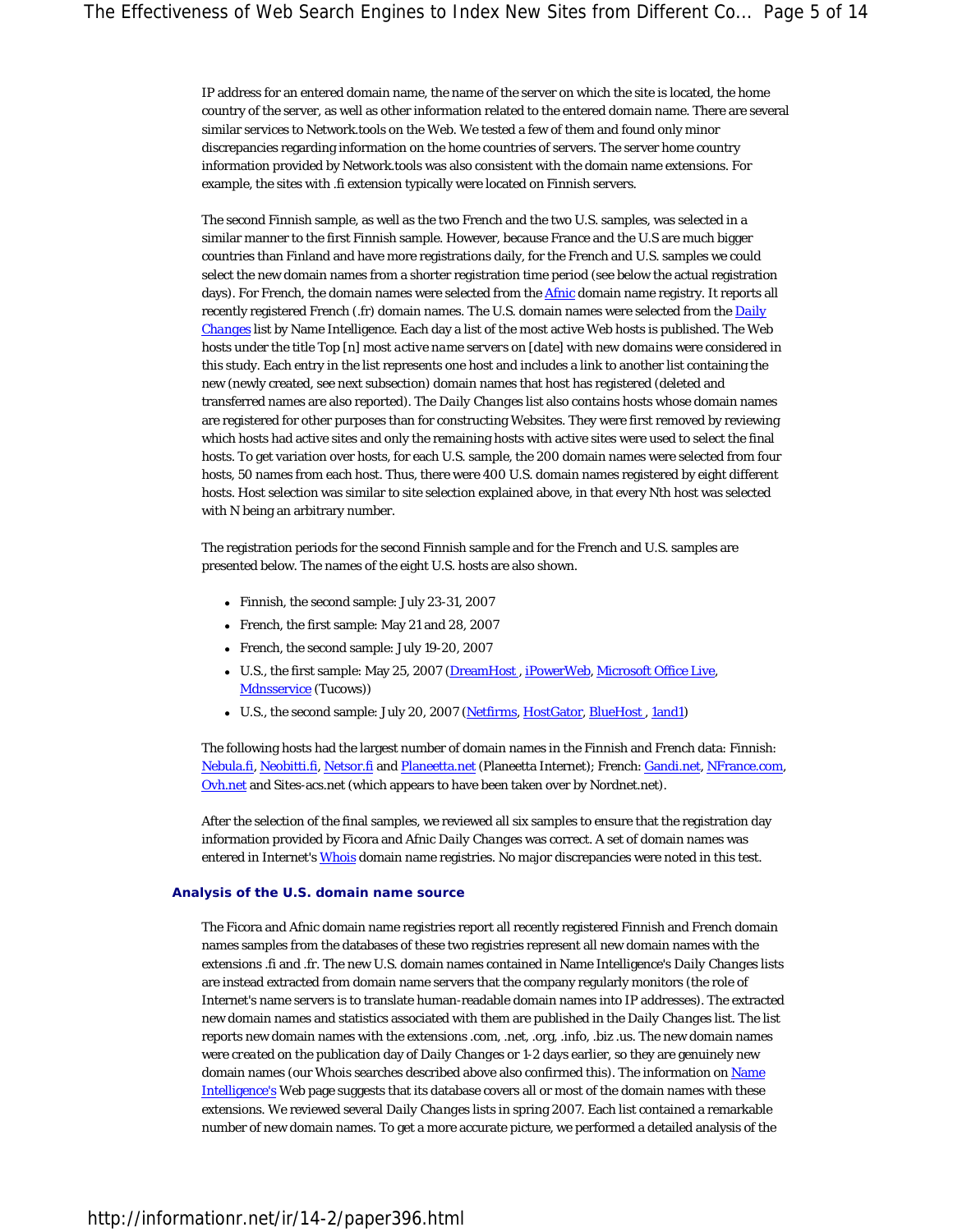information and statistics contained in the list, the purpose of which was to ensure that our U.S. samples were representative of all new U.S. domain names that the comparison of search engine coverage of new Finnish and French versus new U.S. sites was fair.

There are two important questions related to the representativeness of the samples: (1) Are all important U.S. Web hosts included in *Daily Changes*? (2) Are all or most of the new domain names of the host listed?. To answer these questions, we compared host information and domain name statistics reported in the list to the information and statistics provided by two other name server monitoring companies: *WebHosting.Info* and *Ipwalk.com*. *WebHosting.Info* has an extensive name server monitoring system. The profile of the company is available, as is Ipwalk's methodology. Ipwalk's page says, for example, that it produces the statistics of domain name changes and growth based on advanced name server monitoring technology.

We acquired *WebHosting.Info*'s report on the U.S. hosts (n=20), which holds the largest number of domain names. *Ipwalk.com* has produced similar statistics that report the top ten U.S. hosts during the period October 2005 to September 2006. We also had available thirty-eight different *Daily Changes* lists from the years 2006 and 2007. All of them were used in this analysis, because all hosts monitored by Name Intelligence do not always appear in *Daily Changes* - this depends on the daily activity of the host. We reviewed the thirty-eight *Daily Changes* lists to find out whether the top U.S. hosts are included in *Daily Changes*. The results showed that out of the twenty hosts in *WebHosting.Info* 's report only one (Networksolutions.com) was not included in any of the *Daily Changes* lists (possibly, it may have had a different name in *Daily Changes*). All ten hosts listed in Ipwalk.com's report were found in *Daily Changes* (as well as in *WebHosting.Info* 's report). *Daily Changes*'s statistics were in line to the host rankings in the two reports. For example, *Wildwestdomains.com* held the largest number of domain names in all thirty-eight *Daily Changes* lists (the company is called *Secureserver.net* in *Daily Changes* according to its name server): it was ranked first in both reports. This first analysis showed that all (or nearly all) important U.S. hosts are included in *Daily Changes* that at least in this respect our U.S. samples are representative.

*Daily Changes* reports for all hosts contained in it the total number of domain names the host holds on the publication day of *Daily Changes*, i.e., the total number of domain names Name Intelligence has tracked. *Ipwalk.com* and *WebHosting.Info* have produced similar statistics. In the second analysis, *Daily Changes*'s total of domain names was compared to the statistics produced by *Ipwalk.com* and *WebHosting.Info*. All eight U.S. hosts presented previously were considered in this analysis. The rationale for this comparison was that if different name server monitoring companies report comparable figures and similar trends within the same period of time, this is a compelling evidence that *Daily Changes* contains all or most of the new U.S. domain names. We were in particular interested in whether the figures reported by *Daily Changes*, *Ipwalk.com* and *WebHosting.Info* match in magnitude. We also expected that each host holds more than 100 000 domain names. It is common knowledge to those working in the field that an average U.S. host holds several hundreds of thousands of domain names.

For *Daily Changes* and *Ipwalk.com*, the totals of domain names were recorded on June 7, 2007 and December 29, 2007. We did not have access to *WebHosting.Info*'s domain name statistics in June (if such exists), only the December statistics (December 31, 2007).

The results of the second analysis are presented in Tables 1 and 2. Table 2 shows the differences between December and June totals for *Daily Changes* and Ipwalk.com. The difference does not directly show the number of new domain names, but it reflects the number of new, deleted transferred domain names.

From Table 1 it can be seen that in all cases the totals reported by *Daily Changes*, *Ipwalk.com WebHosting.Info* are of the same magnitude. Table 2 in turn shows that the differences between December and June totals show the same trends for *Daily Changes* and *Ipwalk.com*. However, *Daily Changes*'s figures are systematically higher (except in one case where the domain name gain is negative); the figures show that *Daily Changes*'s coverage increase was higher in the latter half of 2007.

Based on the results of the two analyses we are confident that our U.S. domain names samples are representative of all new U.S. domain names.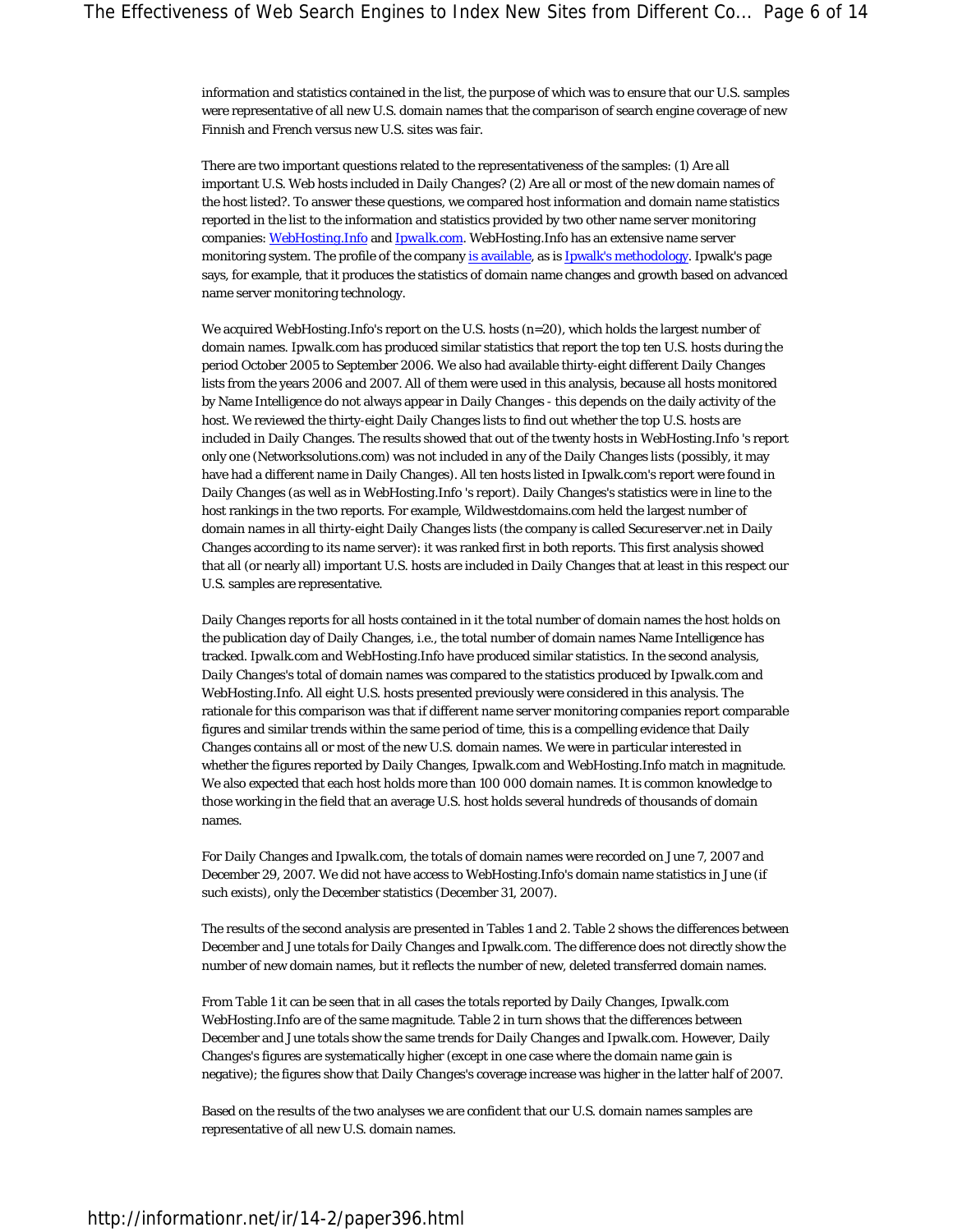| Web host        | <b>Daily Changes</b><br>June 7, 2007 | Ipwalk<br>June 7, 2007 | <b>Daily Changes</b><br>December 29.<br>2007 | <b>I</b> pwalk<br>December 29,<br>2007 | Webhosting<br>December 31.<br>2007 |
|-----------------|--------------------------------------|------------------------|----------------------------------------------|----------------------------------------|------------------------------------|
| Dreamhost       | 509.329                              | 521.788                | 629.250                                      | 624.376                                | 634.923                            |
| Ipowerweb       | 422,033                              | 431.502                | 374.566                                      | 397.195                                | 406.953                            |
| Officelive      | 362.438                              | 380.156                | 507.426                                      | 508.735                                | $^{\star}$                         |
| <b>Netfirms</b> | 181.779                              | 185.524                | 214.708                                      | 214,135                                | 214.336                            |
| Hostgator       | 206.241                              | 217.138                | 299.861                                      | 298.593                                | 306.138                            |
| Bluehost        | 264.827                              | 271.573                | 378.699                                      | 373.167                                | 374.328                            |
| 1and1           | 1.786.232                            | 1,785,968              | 2,155,574                                    | 2.102.241                              | $\star$                            |
| Mdnsservice     | 260.512                              | 271.409                | 326.740                                      | 326.864                                | 327.244                            |

**Table 1: Total number of domain names. (\*Statistics not available.)**

| Web host        | <b>Daily Changes</b><br>December-June | Ipwalk<br>December-June |
|-----------------|---------------------------------------|-------------------------|
| Dreamhost       | 119.921                               | 102.588                 |
| Ipowerweb       | $-47,467$                             | $-34,307$               |
| Officelive      | 144.988                               | 128,579                 |
| <b>Netfirms</b> | 32.929                                | 28,611                  |
| Hostgator       | 93.620                                | 81,455                  |
| <b>Bluehost</b> | 113.872                               | 101.594                 |
| 1and1           | 369,342                               | 316,273                 |
| Mdnsservice     | 66,228                                | 55,455                  |

**Table 2: Difference in total number of domain names.**

#### **Searching: search engine evaluation**

After eleven and twenty-five weeks of the registration days, all the examined search engines, i.e., Google, Live Search, *Virgilio*, www.fi Voila were queried to see which sites of the test domain names each search engine had indexed. Furthermore, Google was considered in more detail in the beginning of the experimental part of the study using the May data: it was queried at weeks three, seven, eleven and twenty-five. A site was regarded as *indexed* if a search engine returned at least one page of the site. The last searches were performed in January 2008 at the end of the experimental part. In searching, the domain names were used as queries. Except for Voila, the *site command* of the search engines was used to restrict the search to the site in question. In all cases we ensured that the command worked as it was expected to work by comparing site searching to searching where phrases contained in sites were used as query keys. Voila does not allow site searching, so its results contained both relevant and irrelevant pages. Therefore, the results were reviewed manually to see if at least one page of the site in question was among the search results.

Google and Live Search are well-known major US-based search engines. A common view is that Google is the largest search engine. *Virgilio* is an Italian search engine. Because of its broad European coverage, it can hardly be regarded as a country-specific search engine, rather it is a regional search engine. The Finnish www.fi and French *Voila* are country-specific search engines. Their focus is on native sites, although they both index foreign Web pages.

The results were evaluated using the measure of coverage rate, which is defined as the proportion of sites returned by a search engine to all domain names in a test situation. For example, in the test situation, the French July sample divided by the results of the Google week eleven coverage rate was: ninety French sites returned by Google divided by 200 French domain names = 45.0% (see Table 7).

Altogether, 13,200 queries were entered into the search engines during the study (for each country 2x200 domain names and five search engines, which were queried at four different time points and 1200 Google searches at weeks 3 and 7).

#### **Findings**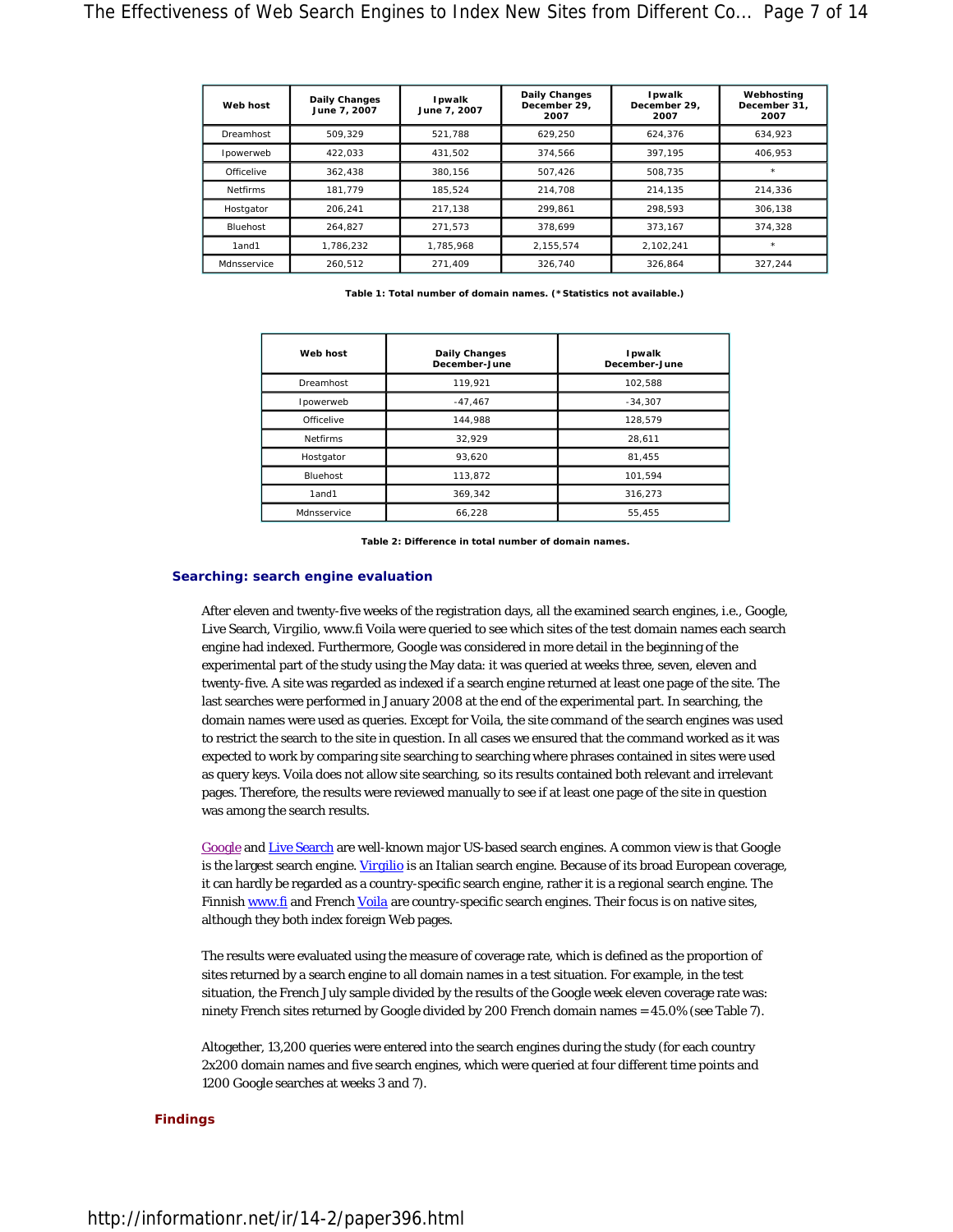Table 3 (the first experiment, May registrations) and Table 4 (the second experiment, July registrations) show the coverage rates of the test search engines over the three countries after eleven and twenty-five weeks following the registration days. As shown, in both experiments Google received the highest coverage rate among the five search engines. At week eleven, its coverage rates were 77.0% (the first experiment) and 66.7% (the second experiment). Between weeks eleven and twenty-five performance increased slightly: from 77.0% to 78.0% (Table 3) and from 66.7% to 77.0% (Table 4).

Perhaps surprisingly, *Virgilio* outperformed Live Search in both experiments. *Voila* received the lowest coverage rate in three out of four cases and *www.fi* in one case.

Tables 5 and 6 (the first experiment), Tables 7 and 8 (the second experiment) Tables 9 and 10 (summary tables containing the week eleven and week twenty-five results of both experiments) show the coverage rates of the five search engines by the home country of the sites. All six tables show that Google indexedU.S. sites more effectively than Finnish and French sites. In the first experiment, at week eleven its coverage rate for U.S. sites was very high: 98.0%. At week 25, the performance dropped to 91.0%. In the second experiment, the coverage rate increased from 85.0% to 88.0% between weeks eleven and twenty-five. A part of the decrease in the first experiment can be accounted for the removal of sites from the Web. The rest of the decrease cannot be attributed to the site removal, but the sites just disappeared from Google's index, or Google did not return them for some other reason. The same phenomenon was observed for the other search engines and for Finnish and French. This phenomenon has also been discussed by other researchers. Mettrop and Nieuwenhuysen (2001) observed that regularly submitted queries stopped retrieving documents that still existed on the Web. Bar-Ilan and Peritz (2004) found that search engines missed a remarkable number of previously located documents that still existed and that contained at least one of the search terms used in the queries.

Tables 5-10 show that Google's coverage rates were much lower for Finnish in particular for French. In the first experiment, Live Search performed better for Finnish than for U.S. However, the summary tables show that its coverage rate was highest for U.S. sites (Tables 9 and 10).

Live Search gave quite different results for the May and July sets, in particular in the case of U.S. sites/11 weeks: 18.0% for the May set and 50.5% for the July set. Also www.fi's performance at week 11 was inconsistent across the two sets. For the other search engines the results of the two sets were in fairly good agreement. The issue of search result inconsistency has been discussed in the literature. Thelwall (2008) discusses this issue and points out that search engines should not be viewed as mathematical "black boxes" that deliver logically correct results. Mettrop and Nieuwenhuysen (2001) examined the stability of search engine results based on their empirical findings they concluded that search engines miss documents in their result sets and are subject to changes in indexing policy. Intuitively, it seems that in particular the change of the search engine's indexing policy and the need to limit the burdening of the system may lead to substantial fluctuations in search results.

*Virgilio* received the second best coverage rate. It indexed more effectively Finnish and French sites than U.S. sites. Finnish www.fi indexed only Finnish sites and French *Voila* only French sites. This was expected, since they both focus on native Websites.

| Search engine | Coverage %<br>11 weeks<br>$(n=600)$ | Coverage %<br>25 weeks<br>$(n=600)$ |
|---------------|-------------------------------------|-------------------------------------|
| Google        | 77.0                                | 78.0                                |
| Live Search   | 20.3                                | 41.5                                |
| Virgilio      | 41.0                                | 47.7                                |
| www.fi        | 26.8                                | 29.0                                |
| Voila         | 9.7                                 | 15.2                                |

**Table 3: Coverage rates of the test search engines. May registrations.**

| Search engine | Coverage %<br>11 weeks<br>$(n=600)$ | Coverage %<br>25 weeks<br>$(n=600)$ |
|---------------|-------------------------------------|-------------------------------------|
| Google        | 66.7                                | 77 N                                |
|               |                                     |                                     |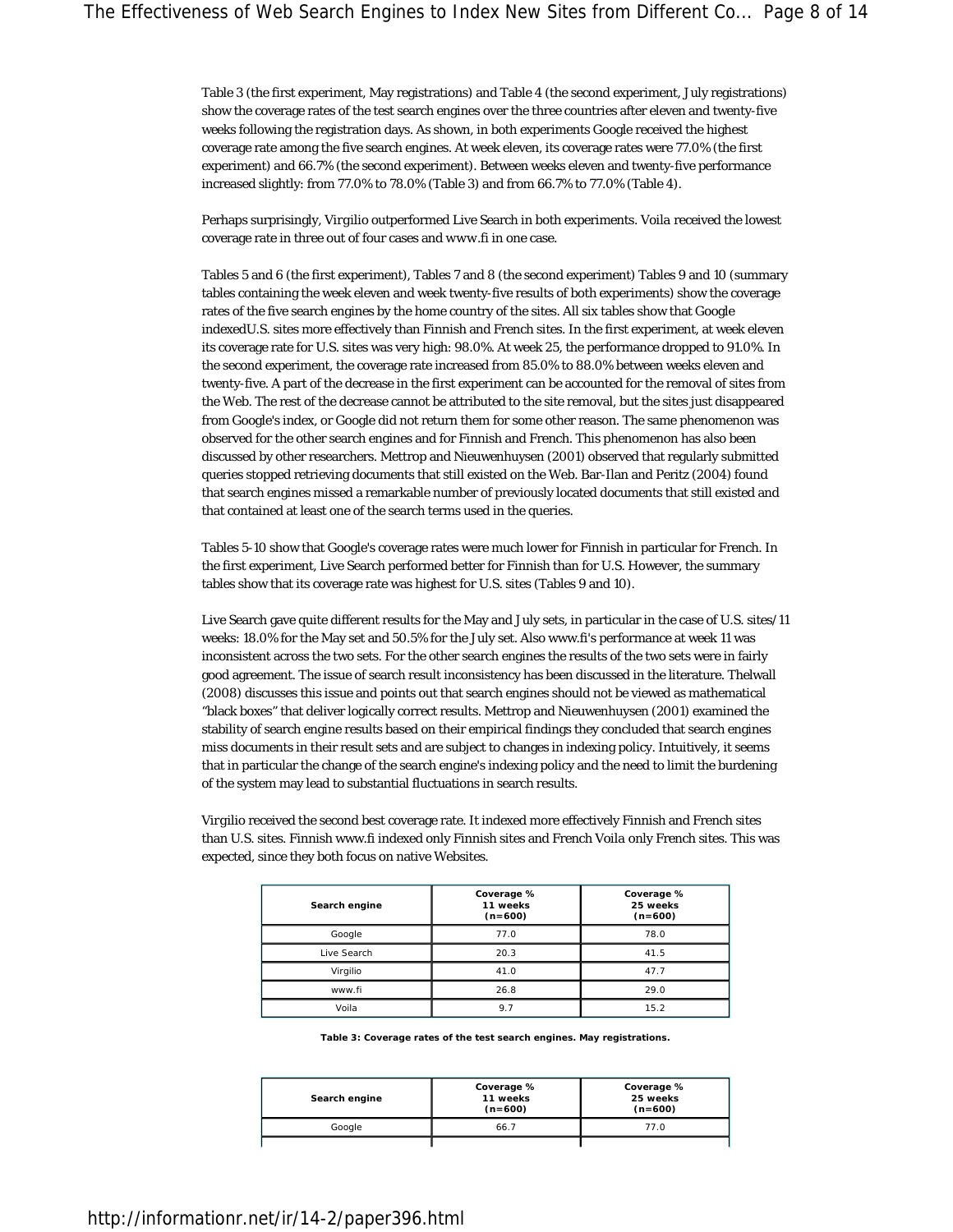| Live Search |          | 36.0 | 45.8 |
|-------------|----------|------|------|
|             | Virgilio | 41.5 | 52.8 |
|             | www.fi   | 11.7 | 20.8 |
|             | Voila    | 14.8 |      |

**Table 4: Coverage rates of the test search engines. July registrations.**

| Search engine | Coverage % Finnish<br>$(n=200)$ | Coverage % French<br>$(n=200)$ | Coverage % U.S.<br>$(n=200)$ |
|---------------|---------------------------------|--------------------------------|------------------------------|
| Google        | 78.0                            | 55.0                           | 98.0                         |
| Live Search   | 24.0                            | 19.0                           | 18.0                         |
| Virgilio      | 63.5                            | 37.5                           | 22.0                         |
| www.fi        | 80.5                            | 0.0                            | 0.0                          |
| Voila         | 0.0                             | 29.0                           | 0.0                          |

**Table 5: Coverage rates of the test search engines by the home country of the sites. May registrations, 11 weeks.**

| Search engine | Coverage % Finnish<br>$(n=200)$ | Coverage % French<br>$(n=200)$ | Coverage % U.S.<br>$(n=200)$ |
|---------------|---------------------------------|--------------------------------|------------------------------|
| Google        | 81.5                            | 61.5                           | 91.0                         |
| Live Search   | 49.5                            | 36.0                           | 39.0                         |
| Virgilio      | 70.0                            | 46.0                           | 27.0                         |
| www.fi        | 87.0                            | 0.0                            | 0.0                          |
| Voila         | 0.0                             | 45.5                           | 0.0                          |

**Table 6: Coverage rates of the test search engines by the home country of the sites. May registrations, 25 weeks.**

| Search engine | Coverage % Finnish<br>$(n=200)$ | Coverage % French<br>$(n=200)$ | Coverage % U.S.<br>$(n=200)$ |
|---------------|---------------------------------|--------------------------------|------------------------------|
| Google        | 70.0                            | 45.0                           | 85.0                         |
| Live Search   | 27.5                            | 30.0                           | 50.5                         |
| Virgilio      | 57.0                            | 35.5                           | 32.0                         |
| www.fi        | 35.0                            | 0.0                            | 0.0                          |
| Voila         | 0.0                             | 44.5                           | 0.0                          |

**Table 7: Coverage rates of the test search engines by the home country of the sites. July registrations, 11 weeks.**

| Search engine | Coverage % Finnish<br>$(n=200)$ | Coverage % French<br>$(n=200)$ | Coverage % U.S.<br>$(n=200)$ |
|---------------|---------------------------------|--------------------------------|------------------------------|
| Google        | 83.0                            | 60.0                           | 88.0                         |
| Live Search   | 37.5                            | 36.5                           | 63.5                         |
| Virgilio      | 75.5                            | 48.0                           | 35.0                         |
| www.fi        | 62.5                            | 0.0                            | 0.0                          |
| Voila         | 0.0                             | 53.0                           | 0.0                          |

**Table 8: Coverage rates of the test search engines by the home country of the sites. July registrations, 25 weeks.**

| Search engine | Coverage % Finnish<br>$(n=200)$ | Coverage % French<br>$(n=200)$ | Coverage % U.S.<br>$(n=200)$ |  |
|---------------|---------------------------------|--------------------------------|------------------------------|--|
| Google        | 74.0                            | 50.0                           | 91.5                         |  |
| Live Search   | 25.8                            | 24.5                           | 34.3                         |  |
| Virailio      | 60.3                            | 36.5                           | 27.0                         |  |
| www.fi        | 57.8                            | 0.0                            | 0.0                          |  |
| Voila         | 0.0                             | 36.8                           | 0.0                          |  |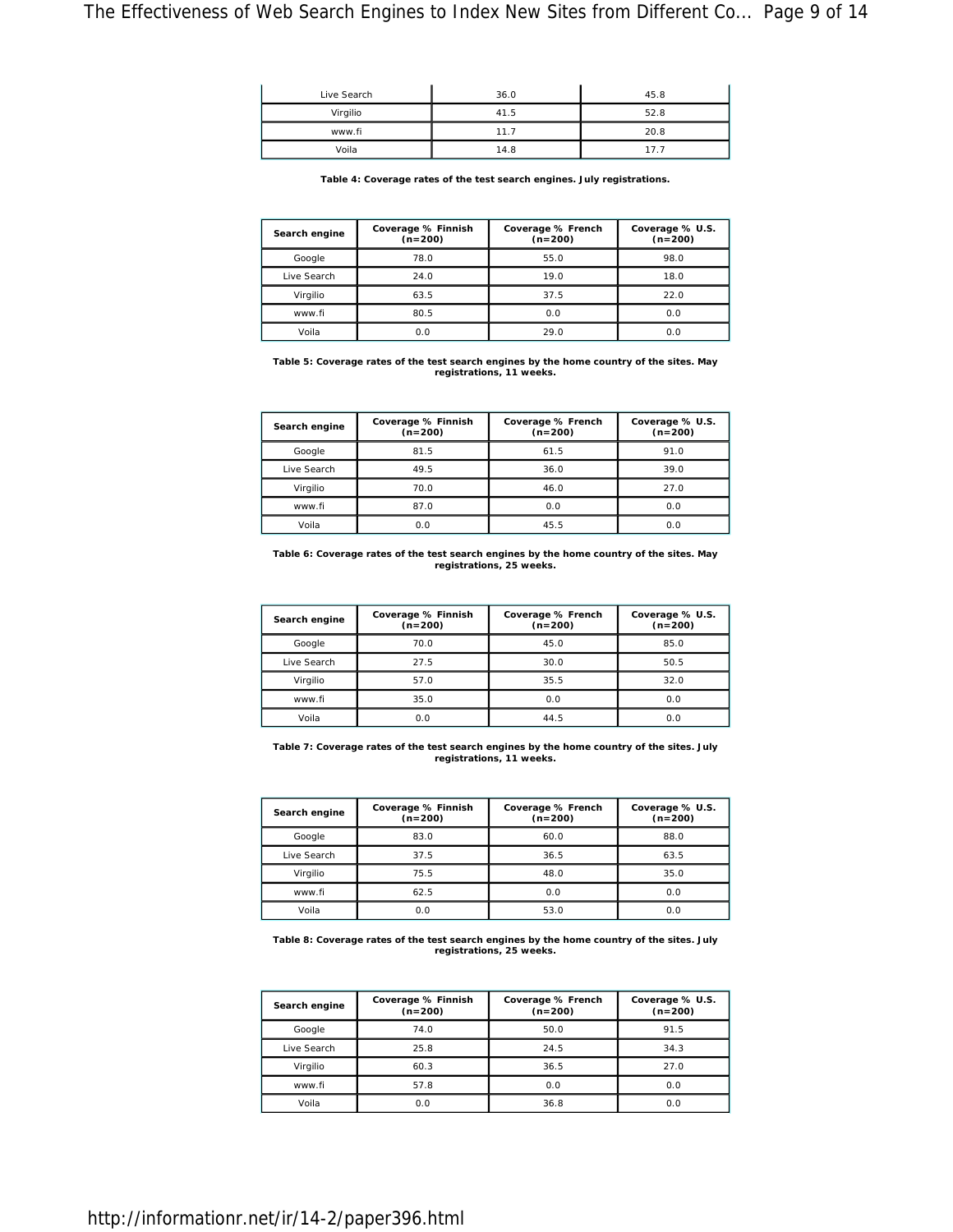| Search engine | Coverage % Finnish<br>$(n=200)$ | Coverage % French<br>$(n=200)$ | Coverage % U.S.<br>$(n=200)$ |
|---------------|---------------------------------|--------------------------------|------------------------------|
| Google        | 82.3                            | 60.8                           | 89.5                         |
| Live Search   | 43.5                            | 36.3                           | 51.3                         |
| Virgilio      | 72.8                            | 47.0                           | 31.0                         |
| www.fi        | 74.8                            | 0.0                            | 0.0                          |
| Voila         | 0.0                             | 49.3                           | 0.0                          |

**Table 9: Coverage rates of the test search engines by the home country of the sites. May and July registrations, 11 weeks.**

Figure 1 shows Google's coverage rate change at weeks three, seven, eleven and twenty-five for the Finnish, French and U.S. sites. As shown, for the U.S. coverage rate is high (97.5%) and near the maximum value even three weeks after the registration day. Coverage rates for the Finnish and French sites are remarkably lower at week three. For French sites, the performance increases almost linearly, while for Finnish there is a gap between weeks three and seven. Finnish sites seem to achieve a plateau at the end of the test period. The Finnish sites that disappeared from the Web after week eleven have a decreasing effect on the coverage rate at the end of the test period. It is likely that, similarly to U.S. results, Finnish and French coverage rates start to decrease, but later than U.S. sites (i.e., after 25 weeks)..



**Figure 1: Google's coverage rate change for the Finnish, French U.S. sites.** 

# **Discussion and Conclusions**

In this study, we investigated the effectiveness of five different search engines to index the Websites of new Finnish, French and U.S. domain names. The results showed that Google provided the highest coverage of the five search engines that US-based search engines Google and Live Search indexedU.S. sites more effectively than Finnish and French sites. The results are well in line with the earlier research findings, which showed that Google achieved the best coverage of several major search engines and that its coverage was better for U.S. sites than for sites from China, Singapore and Taiwan (Vaughan and Thelwall 2004 , Vaughan and Zhang 2007).

**Table 10: Coverage rates of the test search engines by the home country of the sites. May and July registrations, 25 weeks.**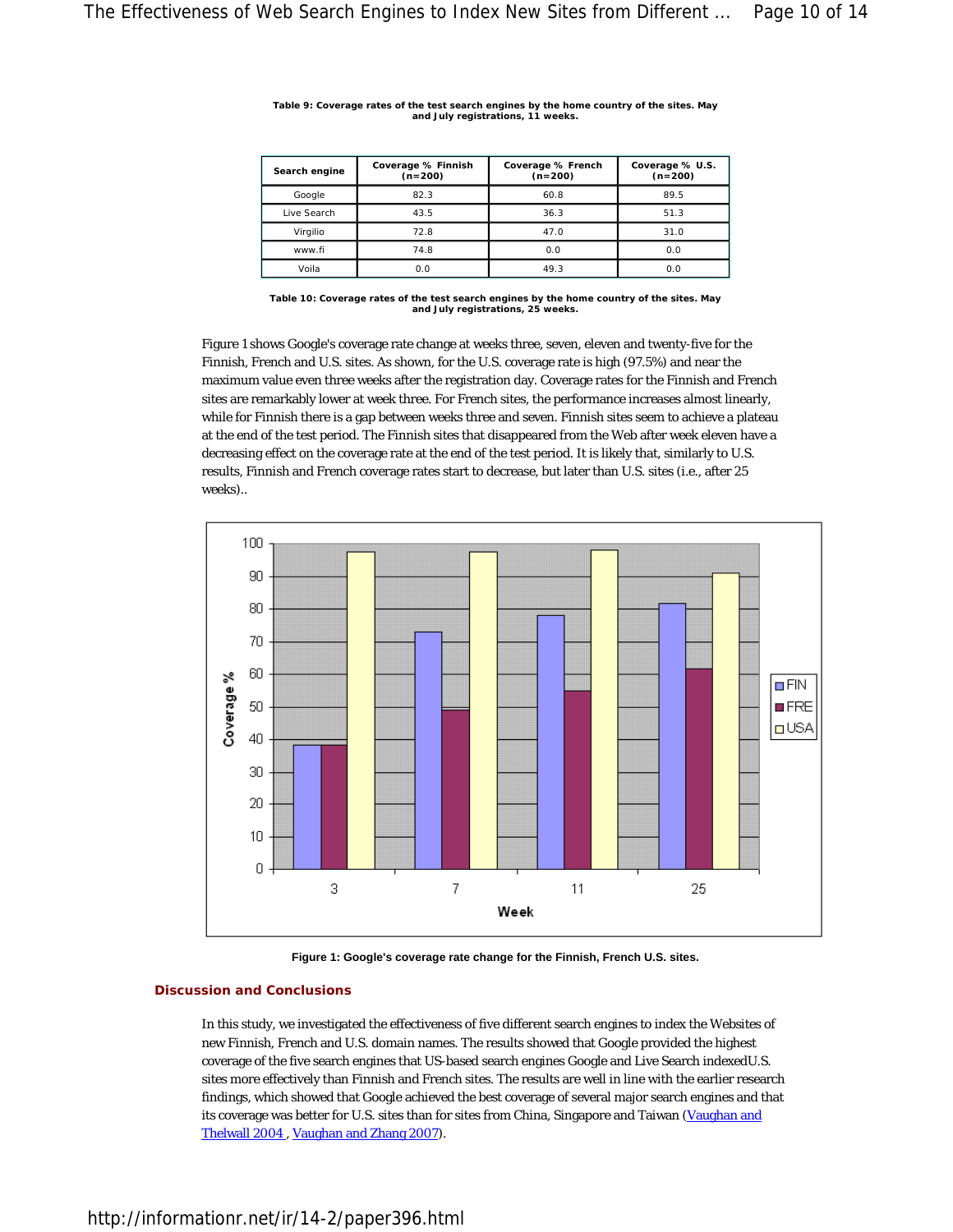Our results also showed that *Virgilio*, www.fi and *Voila* indexed Finnish and/or French more effectively than U.S. sites. Apparently, there seems to be no problem here: US-based search engines index U.S. sites effectively, whereas European search engines focus on European sites. However, this is a matter of great concern due to the international nature of Google and Live Search. The European search engines only have local or regional significance. Google presumably is the largest search engine. A recent study showed that Google is the most popular search engine in the U.S., then followed by Yahoo! and Live Search (Sullivan 2006). Google's share of the search engine use was almost 50%. All these three engines are not only popular in the U.S., but almost all over the world. Besides the main engines, local versions, such as www.google.fi, are used widely. In many countries in Europe there is a great concern about the hegemony of US-based search engines, which indirectly decreases Europe's competitiveness. The concern has led to, for example, a European programme to develop multimedia, multilingual indexing and retrieval tools (Quaero). However, so far neither Quaero nor any other initiative has produced a serious rival for US-based search engines.

The issue of finding new information from the Web is as such an interesting and important issue. However, perhaps more important is the accumulation of the coverage differences generated in a day or a week. Naturally, during a long period of time a small daily difference in relative coverage results in a large difference when actual numbers are considered. Say, if a search engine indexes on average 500 sites a day more for one country than for another, in one month there will be, roughly, 15,000 sites more and in six months 80,000. The difference in the number of pages will be much higher, perhaps ten times or more.

What, then, are the reasons for the biased coverage of search engines observed in the study? We may only explain the results on a general level, because search engine companies are commercial organizations that seek to keep secret the detailed information on indexing and search processes. A search engine finds sites and documents that are not included in its database by following links from the documents that it already knows. Its *crawler* follows the links and downloads documents for the indexer, which constructs an index from the fetched documents. Words and URLs are extracted from the documents, the words are indexed and the URLs are added to the URL queue, which determines the order in which new documents are downloaded. Usually also other types of information, such as PageRank scores (Brin and Page 1998), are stored to make crawling and information retrieval more effective. PageRank rewards documents that have a large number of *inlinks* (i.e., links pointing to the documents) from documents that are themselves popular documents. So, crawling and the link structure of the Web play a central role in the inclusion of sites in the index of a search engine. However, they only play a role long after the registration of domain names, because the sites of new domain names generally do not have inlinks. For them, there are other inclusion mechanisms, discussed below. First we consider, however, an analysis that illustrates the role of inlinks in the search engine coverage of new sites.

We analysed whether Google's coverage of sites with inlinks was better than that of sites with no links pointing to the sites. In this analysis, the domain name data from twenty-five weeks after the July registrations were used and all three countries were considered. Google has a search option called *links* that searches for sites pointing to the URL used as a query, for example, the query *links: www.microsoft.com* finds sites pointing to Microsoft's Website. The sites of the test domain names were searched for using the links option for each country the following figures were calculated: (A) the percentage of test sites with at least one inlink and covered by Google among all test sites covered by Google, and (B) the percentage of test sites with at least one inlink and not covered by Google among all test sites not covered by Google. The results were as follows: U.S.: (A) 11.9% (176 sites covered by Google of which 21 sites were inlink sites) (B) 4.2% (24 sites not covered by Google of which one was inlink site). For Finnish and French the corresponding figures were: Finnish: (A) 22.9% (38/166) (B) 5.9% (2/34); French: (A) 26.7% (32/120) (B) 5.0% (4/80). As the figures show, the sites covered by Google have more inlinks than the sites not covered by Google. Clearly, inlinks contribute to the inclusion of sites in Google. It can also be seen that there are fewer inlink sites in the U.S. data than in the Finnish and French data. This finding suggests that the Web's link structure does not help to understand why Google was biased towards U.S. sites.

Biased coverage towards one country is caused, for example, by the fact that a search engine has learned or chosen to use new domain name data of that country (for example, such lists as we used to select the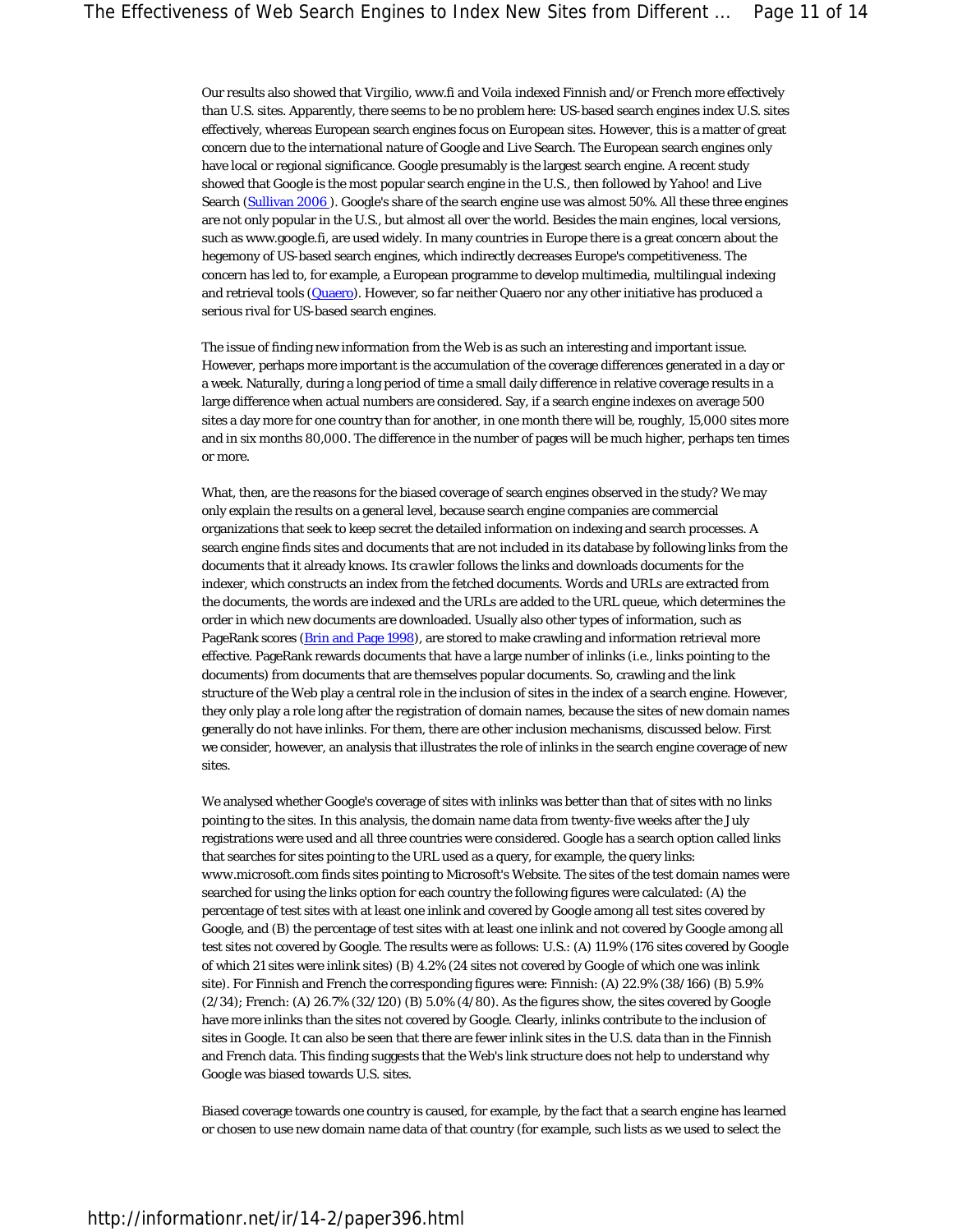test domain names) and has not learnt, or has chosen not, to use new domain name data of some other countries. This also means that the coverage of certain types of *new* sites by some search engine may change quickly if the search engine changes its indexing policy and uses additional sources on new domain names. However, the bias cumulated in a search engine because new sites from different countries have not been indexed equally in the past is more persistent. If a search engine with an imbalanced coverage changes its indexing policy towards a more balanced coverage, it would take a long time to obtain the balance.

In many cases the search engine's indexing policy simply favours sites of one country and sources containing information on them are scanned effectively. Actually, this is the core idea of country-specific search engines. In contrast to this, biased coverage in a global search engine is a matter of concern. It is a matter that decision-makers and Internet users should be aware of.

Many search engine companies allow manual submission of sites to the engine by the Webmasters of servers, who may submit a set of sites at one time. Different Web hosts can follow different submission policies. This may in part account for the obtained results. Also the publisher of a Website may promote the inclusion of the site in the index of a search engine. Moreover, there are companies that specialise in search engine submission and optimisation (the latter term refers to promoting the ranking of sites in search results).

#### **Acknowledgements**

This study was funded by the Academy of Finland (research projects 119600 and 125679).

#### **About the author**

Dr. Ari Pirkola received his PhD in 1999 in Information Studies at the University of Tampere, Finland. Since then, he has served as a researcher and teacher in the Department of Information studies at the University of Tampere. Currently he is working as a Finnish Academy research fellow. His research areas are information retrieval, in particular cross-language and multilingual information retrieval, language technology applications in retrieval, Web crawling and retrieval, and genomics retrieval.. He is a reviewer of several international journals and conferences and a board member of the National Language Technology Graduate School and the journal *Informaatiotutkimus*.

#### **References**

- Bar-Ilan, J. & Peritz, B.C. (2004). Evolution, continuity disappearance of documents on a specific topic on the Web: a longitudinal study of 'informetrics'. *Journal of the American Society for Information Science and Technology*, **55**(11), 980-990
- Barfourosh, A.A., Nezhad, H.R.M., Anderson, M.L. & Perlis, D. (2002). *Information retrieval on the World Wide Web and active logic: a survey and problem definition.*  College Park, MD: University of Maryland, Computer Science Department. (Technical Report, CS-TR-4291) Retrieved 18 April, 2009 from http://www.lib.umd.edu/drum/bitstream/1903/1153/1/CS-TR-4291.pdf (Archived by WebCite® at http://www.webcitation.org/5g7zMQbLP)
- Brin, S. & Page, L. (1998). The anatomy of a large-scale hypertextual Web search engine. *Computer Networks and ISDN Systems*, **30**(1-7), 107-117 Retrieved 18 April, 2009 from http://infolab.stanford.edu/~backrub/google.html (Archived by WebCite® at http://www.webcitation.org/5g804zaBw)
- Castillo, C. (2004). *Effective Web crawling*. Unpublished doctoral dissertation. University of Chile, Santiago, Chile. Retrieved 15 April, 2009 from http://www.chato.cl/papers/crawling\_thesis/effective\_web\_crawling.pdf (Archived by WebCite® at http://www.webcitation.org/5g80dlmBZ)
- Gulli, A. & Signorini, A. (2005). The indexable web is more than 11.5 billion pages. In *International World Wide Web Conference, Special interest tracks and posters of the 14th international conference on World Wide Web, Chiba, Japan*, (pp. 902–903) New